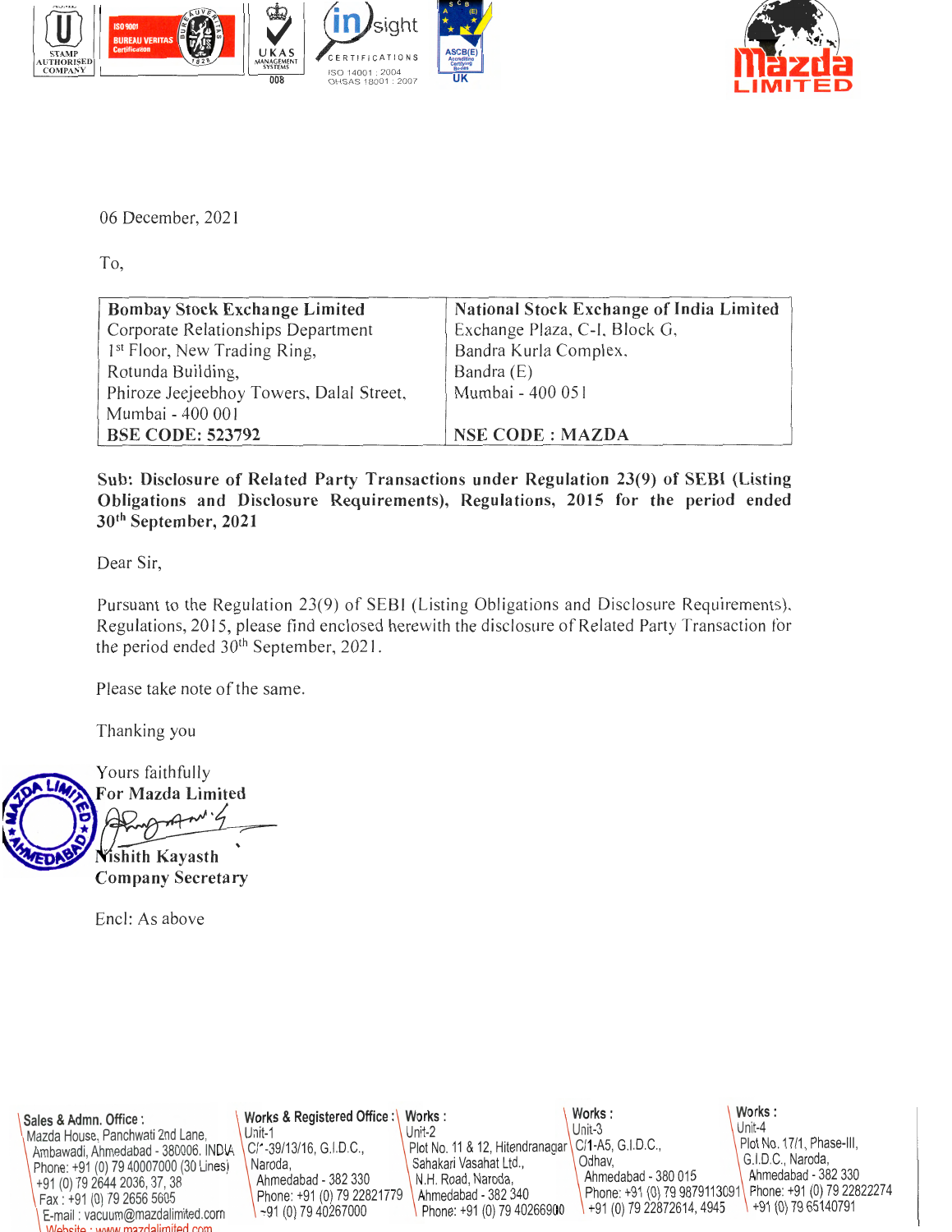### MAZDA LIMITED

# NOTE: INFORMATION ON RELATED PARTY TRANSACTIONS AS REQUIRED BY IND AS- 24- 'RELATED PARTY DISCLOSURES' FOR THE HALF YEAR ENDED 30TH SEPTEMBER, 2021

# (i) Name of the Related Party and Nature of Relationship

#### a) Key Managerial Personnel

| Mr. Sorab R. Mody*       | <b>Managing Director</b>       |
|--------------------------|--------------------------------|
| Mr. Percy X. Avari       | Whole Time Director            |
| Mrs. Shanaya Mody Khatua | Whole Time Director            |
| Mr. Cyrus J. Bhagwagar   | <b>Chief Financial Officer</b> |
| Mr. Nishith C. Kayasth   | Company Secretary              |

## b) Independent/ Non- Executive Director

| Independent/ Non-Executive Director |
|-------------------------------------|
| Independent/ Non-Executive Director |
| Independent/ Non-Executive Director |
| Non-Executive Director              |
| Non-Executive Director              |
| Non-Executive Director              |
|                                     |

### c) Enterprises Having Significant Influence

| Panache holidays                     | Enterprises |
|--------------------------------------|-------------|
| Panache academy                      | Enterprises |
| H.T. Engineering (Gujarat) Pvt. Ltd. | Enterprises |
| ATMOS Power Private Limited          | Enterprises |

#### d) Close family members of Key Managerial Personnel

| Mr. Xerxis D. Avari    | <b>Promoter Group</b> |
|------------------------|-----------------------|
| Mrs. Katty X. Avari    | Promoter Group        |
| Mrs. Khushnum P. Avari | <b>Promoter Group</b> |

\*Mr. Sorab Mody ceased to be the KMP due to his demise on 5th May, 2021.

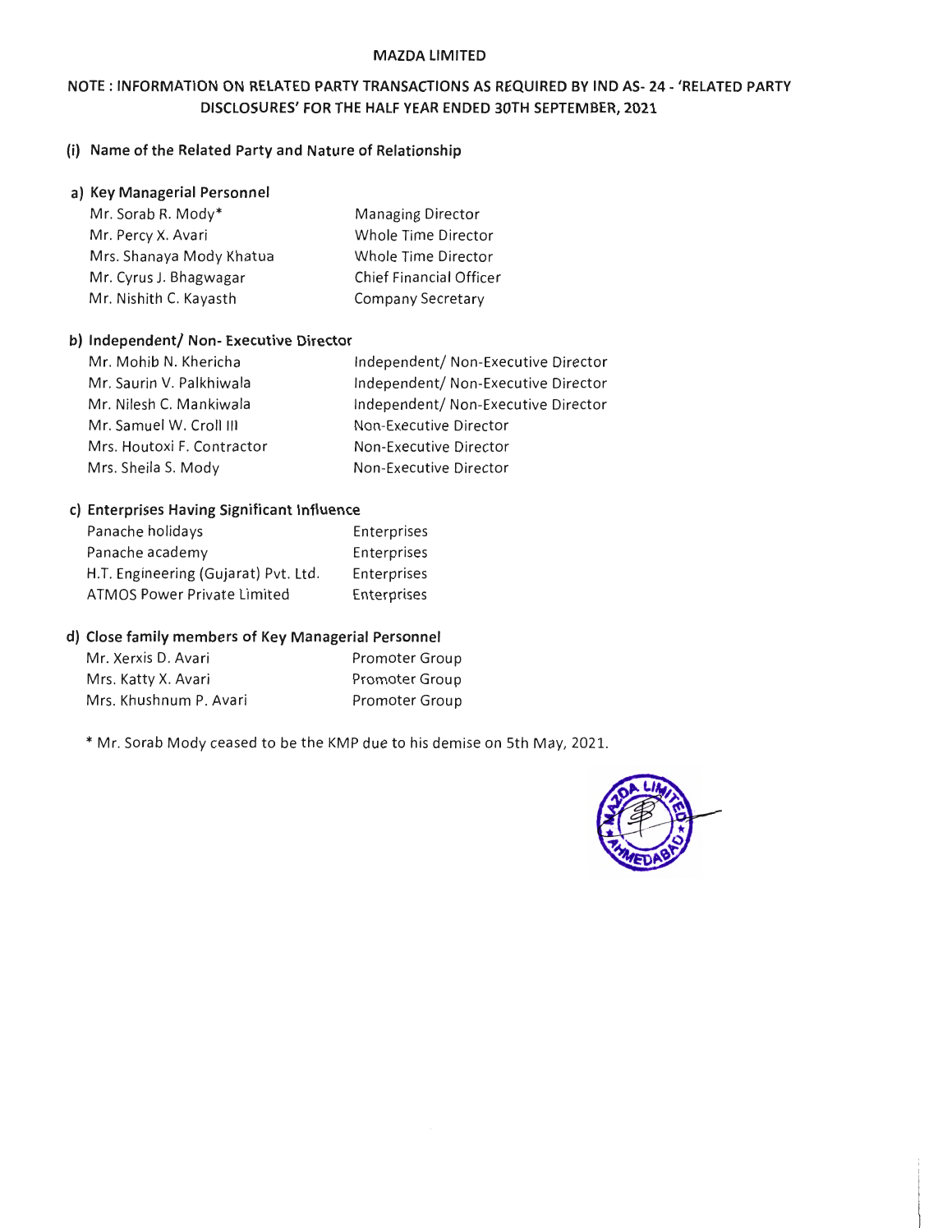#### MAZDA LIMITED

# NOTE: INFORMATION ON RELATED PARTY TRANSACTIONS AS REQUIRED BY IND AS- 24- 'RELATED PARTY DISCLOSURES' FOR THE HALF YEAR ENDED 30TH SEPTEMBER, 2021

( ii)

Transactions carried out with related parties referred in (i) above, in ordinary course of business:

|                                                      |                                               | (Amount In Rs.)      |
|------------------------------------------------------|-----------------------------------------------|----------------------|
| <b>Nature of Transactions</b>                        | Relationship                                  | Period ended         |
|                                                      |                                               | 30th September, 2021 |
| (a) Sitting Fees for Board Meetings                  |                                               |                      |
| Mrs. Sheila S. Mody                                  | Non-Executive Director                        | 2,15,000             |
| Mr. Mohib N. Khericha                                | Independent/Non-<br><b>Executive Director</b> | 2,15,000             |
| Mr. Nilesh C. Mankiwala                              | Independent/Non-<br><b>Executive Director</b> | 1,00,000             |
| Mr. Saurin V. Palkhiwala                             | Independent/Non-<br><b>Executive Director</b> | 2,10,000             |
| Mr. Samuel W. Croll III                              | Non-Executive Director                        | 50,000               |
| Mrs. Houtoxi F. Contractor                           | Non-Executive Director                        | 1,00,000             |
| (b) Labour Charges<br>H.T. Engineering (Guj) Pvt Ltd | Enterprises                                   | 19,42,224            |
| (c) Sponsorship Expense<br>Panache academy           | Enterprises                                   | 3,00,000             |

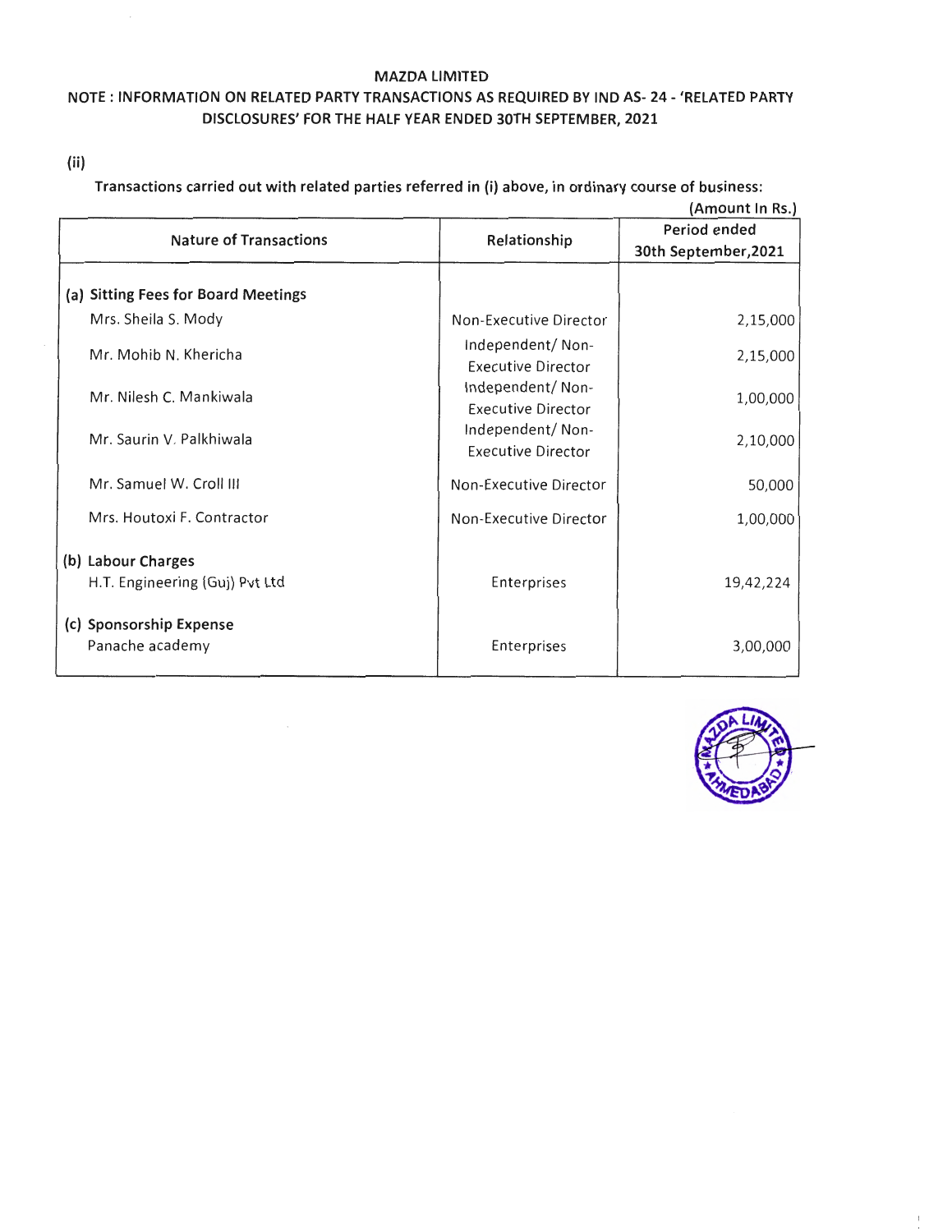## **MAZDA liMITED**

# **NOTE : INFORMATION ON RELATED PARTY TRANSACTIONS AS REQUIRED BY IND AS- 24- <sup>1</sup> RELATED PARTY DISCLOSURES' FOR THE HALF YEAR ENDED 30TH SEPTEMBER, 2021**

|                                |                                | (Amount In Rs.)      |
|--------------------------------|--------------------------------|----------------------|
|                                |                                | Period ended         |
| <b>Nature of Transactions</b>  | Relationship                   | 30th September, 2021 |
|                                |                                |                      |
| (d) Purchase of Raw Materials  |                                |                      |
| H.T. Engineering (Guj) Pvt Ltd | Enterprises                    | 1,29,69,343          |
| (e) Rent Paid                  |                                |                      |
| Mr. Sorab R. Mody              | <b>Managing Director</b>       | 7,30,000             |
| (f) Dividend Paid              |                                |                      |
| Mr. Percy X. Avari             | <b>Whole Time Director</b>     | 44,66,968            |
| Mrs. Shanaya Mody Khatua       | Whole Time Director            | 1,36,01,885          |
| Mrs. Sheila S. Mody            | Non-Executive Director         | 30,32,700            |
| Mr. Cyrus J. Bhagwagar         | Chief Financial Officer        | 11,000               |
| Mrs. Houtoxi F. Contractor     | Non-Executive Director         | 6,512                |
| Mr. Xerxis D. Avari            | Promoter Group                 | 1,100                |
| Mrs. Katty X. Avari            | Promoter Group                 | 1,100                |
| Mrs. Khushnum P. Avari         | <b>Promoter Group</b>          | 27,313               |
| (g) Remuneration Paid          |                                |                      |
| Mr. Sorab R. Mody              | <b>Managing Director</b>       | 5,76,259             |
| Mr. Percy X. Avari             | Whole Time Director            | 58,50,600            |
| Mrs. Shanaya Mody Khatua       | Whole Time Director            | 58,50,600            |
| Mr. Cyrus J. Bhagwagar         | <b>Chief Financial Officer</b> | 24,99,913            |
| Mr. Nishith C. Kayasth         | <b>Company Secretary</b>       | 10,20,343            |
|                                |                                |                      |